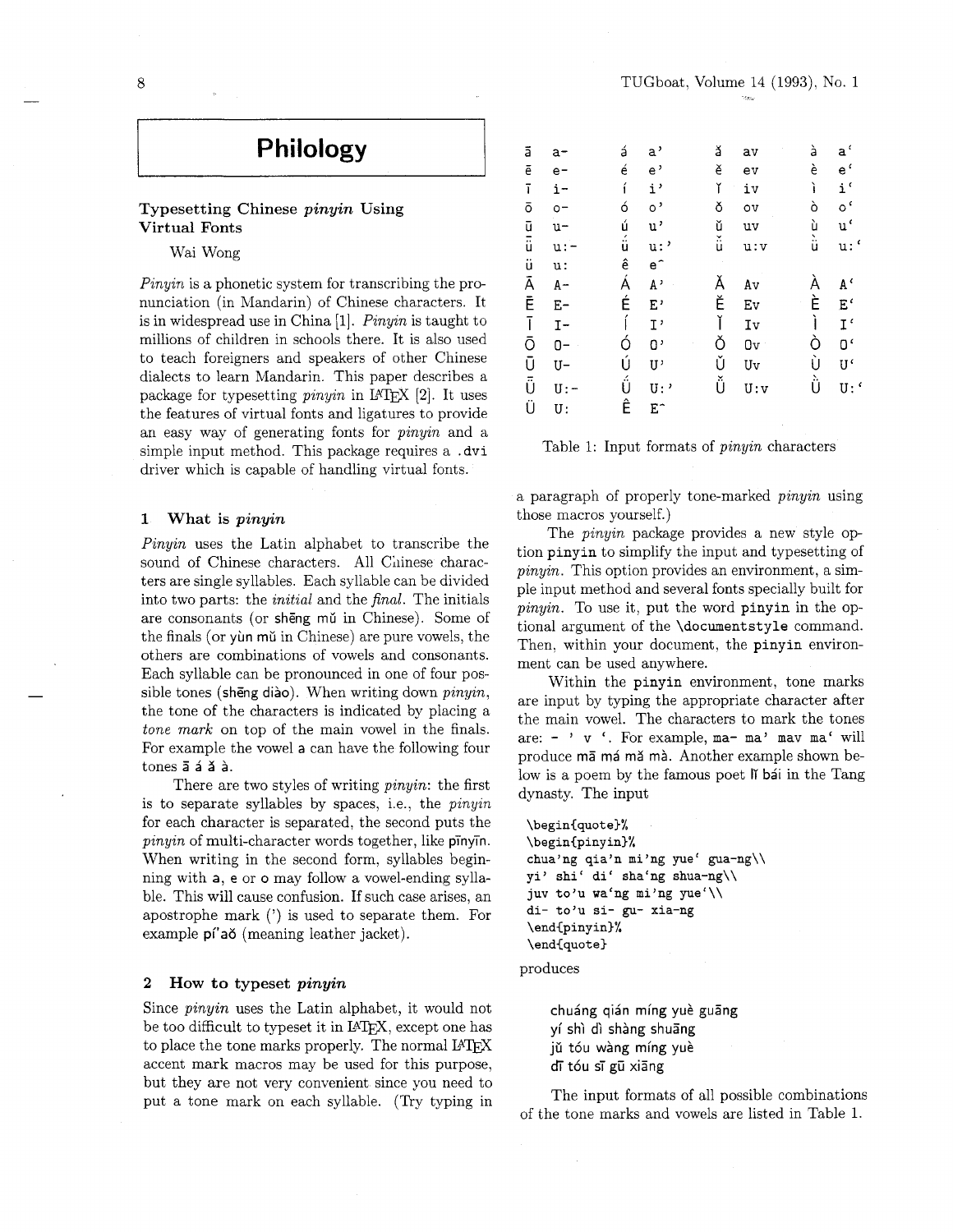|       | $\theta$ | $\mathcal{I}$ | $\hat{z}$                  | 13                           | $\frac{7}{4}$       | ′5  | $\hat{b}$           | 17                  |                      |
|-------|----------|---------------|----------------------------|------------------------------|---------------------|-----|---------------------|---------------------|----------------------|
| 20x   |          | Ā             | Á                          | Ă                            | À                   | Ē   | É                   | Ě                   | "8x                  |
| $21x$ | È        | --            |                            |                              |                     | Ō   | Ó                   | Ŏ                   | "8x                  |
| 22x   | Ò        | Ũ             | Ú                          | Ŭ                            | ↖<br>Ù              | ΰ   | Ú                   | ŭ                   | "9x                  |
| 23x   | ΰ        | <br>Ü         | Ê                          |                              |                     |     |                     |                     | $^{\prime\prime}9x$  |
| 24x   |          | ā             | á                          | ă                            | à                   | ē   | é                   | ě                   | "Ax                  |
| 25x   | è        | ĩ             | í                          | ĭ                            | ì                   | ō   | ó                   | ŏ                   | $^{\prime\prime}$ Ax |
| 26x   | ò        | ū             | ú                          | ŭ                            | ù                   | ü   | ΰ                   | ŭ                   | $^{\prime\prime}$ Bx |
| $27x$ | ù        | ü             | ê                          |                              |                     |     |                     |                     | $^{\prime\prime}$ Bx |
|       | "8       | ″9            | $^{\prime\prime} \text{A}$ | $^{\prime\prime} \texttt{B}$ | $^{\prime\prime}$ C | "D" | $^{\prime\prime}$ E | $^{\prime\prime}$ F |                      |

Table 2: **pinyin** character positions

The **pinyin** environment can take an optional argument which specifies the font to use. The currently available fonts are **sf** and **rm.** Conventionally, **pinyin** is printed in a Sans Serif font, so **sf** is the default as you can see in the examples above. If you say

**\begin{pinyin)[rml** ... **\end{pinyin)** 

the **pinyin** text will be typeset in a Roman font.

Very often, a small piece of **pinyin** is embedded in running text. A shorthand command **\py** can be used instead of the **pinyin** environment. For example, **\py{pi-n yi-n)** produces pin yin. Like the environment, **\py** can also take an optional argument to specify the font.

There is a command to specify the size of the **pinyin** characters: **\pysize.** It takes a single argument which is the required size. It can be any reasonable size for text, such as **IOpt, llpt** and so on. The default is **IOpt.** 

### **3 The implementation of the pinyin package**

The **pinyin** environment is implemented using virtual fonts and ligatures. Two families of virtual fonts. namely **pyrn** and **pyssn,** were created for typesetting **pinyin.** These **pinyin** fonts are needed because:

- accented characters, e.g., **3,** i, which are not included in ordinary TEX fonts and not even in the extended  $TFX (DC/EC)$  fonts, are required in **pinyin;**
- a special ligature table is required to support the input method in the **pinyin** environment.

These **pinyin** fonts are based on the Computer Modern fonts, i.e., **pyr10** is modified from **cmrlO** and **pyssio** from **cmssi0.** Ligature tables were defined for each of the vowels to map the combinations of the vowel and tone mark character to new character positions. All new characters and their codes are listed in Table **2l.** The compound characters are defined in terms of the base vowel characters and the appropriate accent characters. These mappings and character definitions were done in the property list files. For example, the **pysslO** font is created by the following procedures:

- 1. convert **cmssi0.tfm** to **cmssl0.pl** using **tftopl;**
- 2. copy **cmssio** . **pl** into a file named **pyssl0. vpl;**
- **3.** edit **pyssl0.vpl** to add the ligature tables and new character definitions:
- 4. generate **pyssl0.tfm** and **pyssl0.vf** using **vptovf** .

The ligature tables for all *pinyin* fonts should be identical. Appendix A lists the complete ligature table. When editing the **.vpl** file, care must be taken to merge this into the existing table in the file.

The new character definitions have a general form that looks like the example below:

```
(CHARACTER 0 241 
   (COMMENT a1 a-1 
   (MAP (PUSH) (SETCHAR C a) (POP) 
      (SETCHAR 0 26)) 
   (CHARWD R 0.480557) 
   (CHARHT R 0.608887) 
   \lambda
```
<sup>1</sup> The positions of the lowercase **pinyin** characters are arranged in a way that their codes are equal to the least significant byte of GB codes (the Chinese national standard). For example, **3** at position **"A1** has GB code **A8A1** in hexadecimal.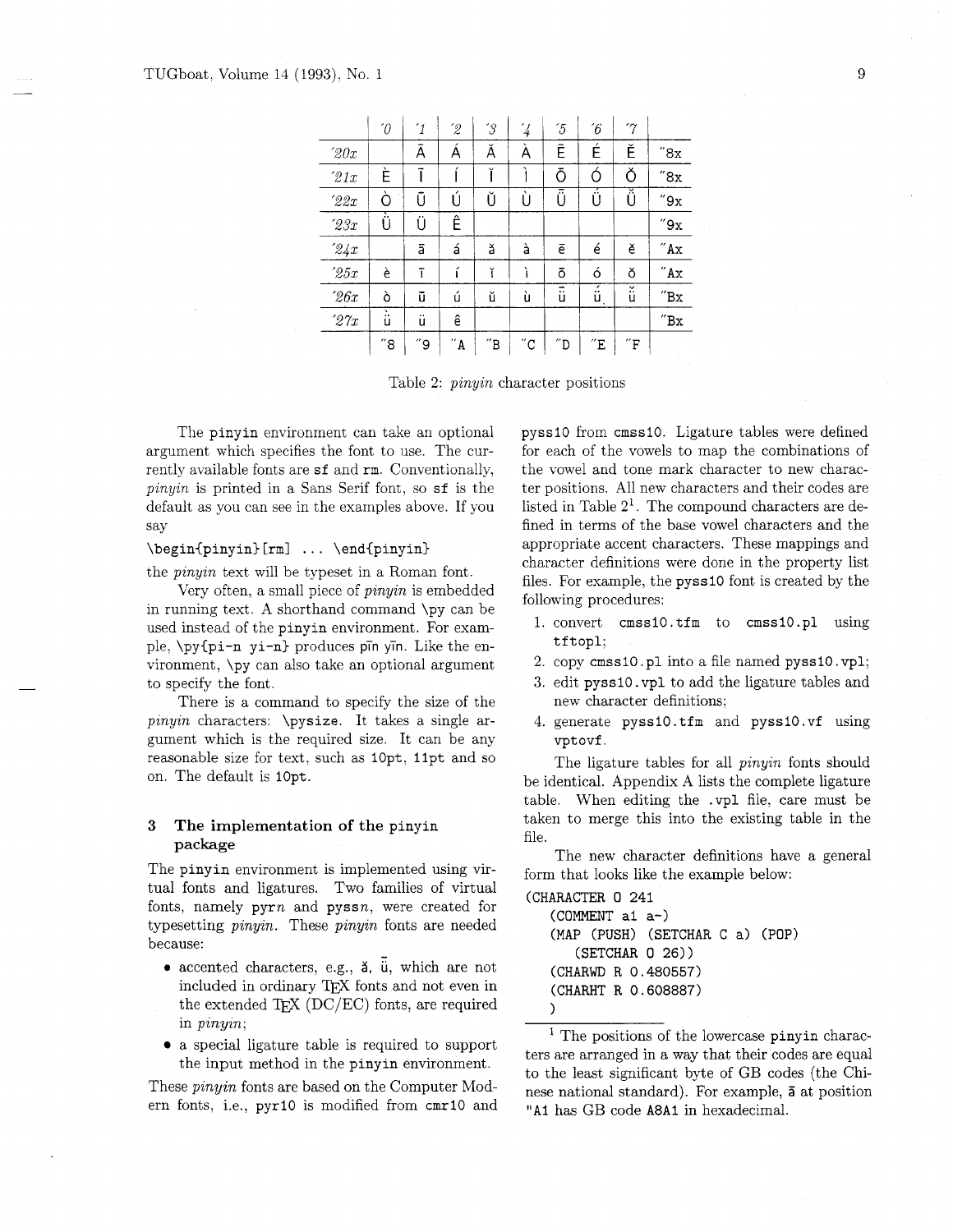for single  $\emph{accelt}$  in (^, ´, `, `, `, ^) if the base character basechar is in  $(a, e, o, u)$ wd is the width of basechar ht is the height of accent no movement is need for setting the character the program is: (PUSH) (SETCHAR basechar ) (POP) (SETCHAR accent) if the base character basechar is i . basechar becomes **1** (the dotless i) wd is the width of basechar ht is the height of accent the program is: (PUSH) (MOVELEFT  $(wd_{accelt} - wd_{basechar})/2)$ (SETCHAR accent ) (POP) (SETCHAR dotless i) for double accent  $wd$  is the width of the base character  $(u)$  $ht \leftarrow ht_{ddot} + ht_{accelt} - ht_{u}$ the program is: (PUSH) (SETCHAR C u) (POP) (PUSH) (SETCHAR 0 177) (POP) (MOVEUP  $ht_{ddot} - ht_{\rm u}$ ) (SETCHAR accent)

Figure 1: Algorithm for *pinyin* character definitions.

This is the definition for character **2** whose character code is  $241$ . The MAP property specifies how this character is generated. It first saves the current position, typesets the character a in the current base font and recovers the current position. It then overprints the accent character  $\bar{\ }$  whose code is  $26$ . This is the simplest case since the accents in CM fonts were designed so that they do not need to be raised or lowered for most lower case letters. For more complicated characters like ii, the second accent mark (the one on top) has to be moved up. The amount can be calculated using the heights of the base character and the accents given in the original .pl file. The CHARWD and CHARHT properties specify the width and height of the new character. They are calculated from the widths and heights of the base and accent characters.

The algorithm in Figure 1 was used in building the pinyin fonts where wd and ht are respectively the width and height of the new characters. This gives a precise specification of the new characters. The resulting appearance of the compound characters is very good though not perfect. The advantage of using an algorithm is that it could be possible to

mechanize the generation of new font files by a program. To achieve the perfect result, manual editing, i.e., moving the accents or base character around, is necessary.

### **4 A sample installation**

This package has been developed and tested in UNIX systems. It will not be difficult to port it to other systems; in fact, the style file and the font files can be moved to other systems without any change provided that the new environment has TFX and .dvi driver supporting virtual fonts. The remainder of this section describes an installation procedure in UNIX systems as an example.

This package is distributed as a uuencoded compressed tar archive file for UNIX users. Use the commands below to decode and extract the files:

uudecode pinyin.tar.Z.uue zcat pinyin.tar.Z | tar xvf -

Afterward there will be a directory containing the style file pinyin. sty and the . vf and . tfm files. To install it, follow the procedures below: